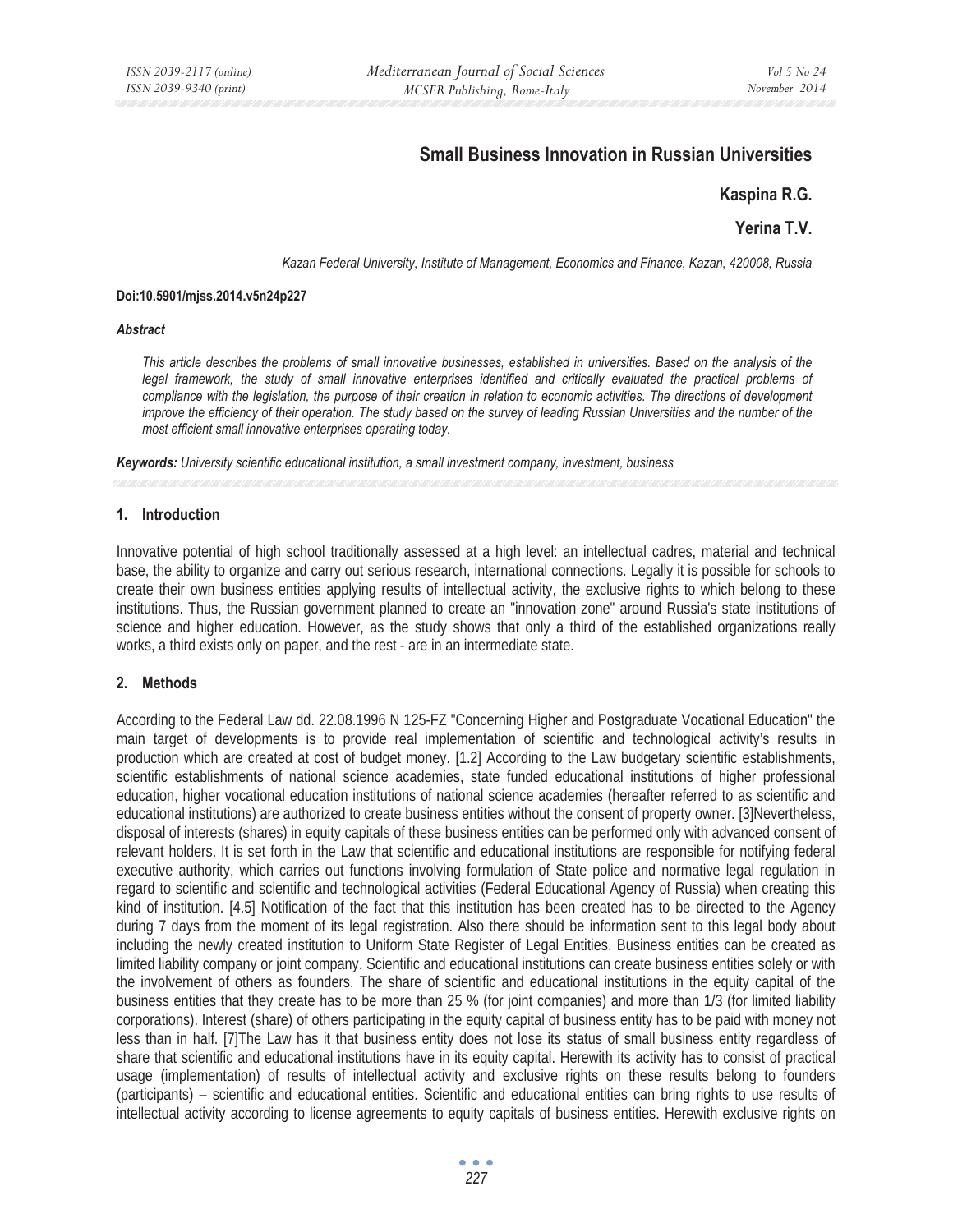intellectual activity's results are beyond alienation according to the second paragraph of the first part of the article 1233 of Civil Code of Russian Federation. Also scientific and educational institutions can bring into equity capital of business entities the money, equipment and other property which are under operational management of enterprises in manner required by Code of Russian Federation. Equity capital formation order for joint company and limited liability company is regulated by the articles 90, 99-101 of Civil Code of Russian Federation, chapter 3 of Federal Law dd. 8<sup>th</sup> of February 1998 № 14-ФЗ «Concerning Limited Liability Companies» and chapter 3 of Federal Law dd. 26<sup>th</sup> of December 1995 № 208- $\Phi$ 3 «Concerning Joint Companies». Scientific and educational institutions perform management of interests (shares) in equity capital of business entities as participants according to order set by civil legislation. In this case the Law sets restriction to disposal of interests (shares) in business entities' equity capital. [8,9,10] Thus, alienation (disposal) of interests (shares) belonging to scientific and educational institutions in business entities created with their participation is allowed only with advanced consent of property owner of these entities [11,12]. This restriction refers only to contributions to equity capital as to rights to use results of intellectual activity with license agreements and money, equipment and other property

## **3. Discussions**

So despite scientific and educational institutes transfer objects of state property which are under their operational management, in return the state receives the ownership of interest (share unit) in equity capital of created business entities. Also the Law regulates that earnings from disposal of interests (shares) in equity capitals of business entities as well as share of profits of business entities received by scientific and educational institutions pass to their individual disposal and go only to legal protection of intellectual activity's results, remuneration payment to their authors and performing statutory activities of these entities.[13,14] In the table 1 there is an overview of small innovative enterprises (SIE) number in a range of top higher education institutes of Russia.

| Nº | Name of University                                                                     | Number of SIE, units. |
|----|----------------------------------------------------------------------------------------|-----------------------|
|    | Tomsk State University of Control Systems and Radioelectronics                         | 120                   |
| 2  | Belgorod State Technological University named after V.G. Shukhov                       | 67                    |
| 3  | Kazan Federal University                                                               | 39                    |
| 4  | Lomonosov Moscow State University                                                      | 38                    |
| 5  | Kazan National Research Technical University named after A.N.Tupolev - KAI (KNRTU-KAI) | 23                    |
| 6  | Saint-Petersburg Electrotechnical University "LETI"                                    | 14                    |
|    | Tambov State University                                                                | 14                    |
| 8  | Michurinsk State Agrarian University                                                   | 12                    |
| 9  | N.P.Ogarev Mordovia State University                                                   | 10                    |
| 10 | Kazan State University of Architecture and Engineering                                 | 10                    |
|    | Tambov State Technical University                                                      | Q                     |

**Table 1.** Number of small innovative enterprises of top Universities of Russia

Distribution of small innovative enterprises by sectors shows in Table 2, according to the table have the highest economic priority enterprises operating in the chemical and petrochemical industry as well as technology transfer.

**Table 2.** Functioning of small innovative enterprises (SIE) by sectors

| <b>Sectors</b>                                                |      | Functioning SIE, % |      |       |  |
|---------------------------------------------------------------|------|--------------------|------|-------|--|
|                                                               |      | 2011               | 2012 | 2013  |  |
| Management, marketing, business planning                      |      | 0.0                | 20   | 7.14  |  |
| Chemicals, Petrochemicals                                     |      | 13.6               | 10   | 21,43 |  |
| Information Technology                                        |      | 4.5                | 20   | 7.14  |  |
| Medicine and Biology                                          | 4.55 | 31.8               | 10   | 14.29 |  |
| Physics, mechanics, measuring and control devices and systems |      | 18.2               | 10   | 7.14  |  |
| Others, including the transfer of technologies                |      | 31.8               | 30   | 42,86 |  |
| Total                                                         | 100  | 100                | 100  | 100   |  |

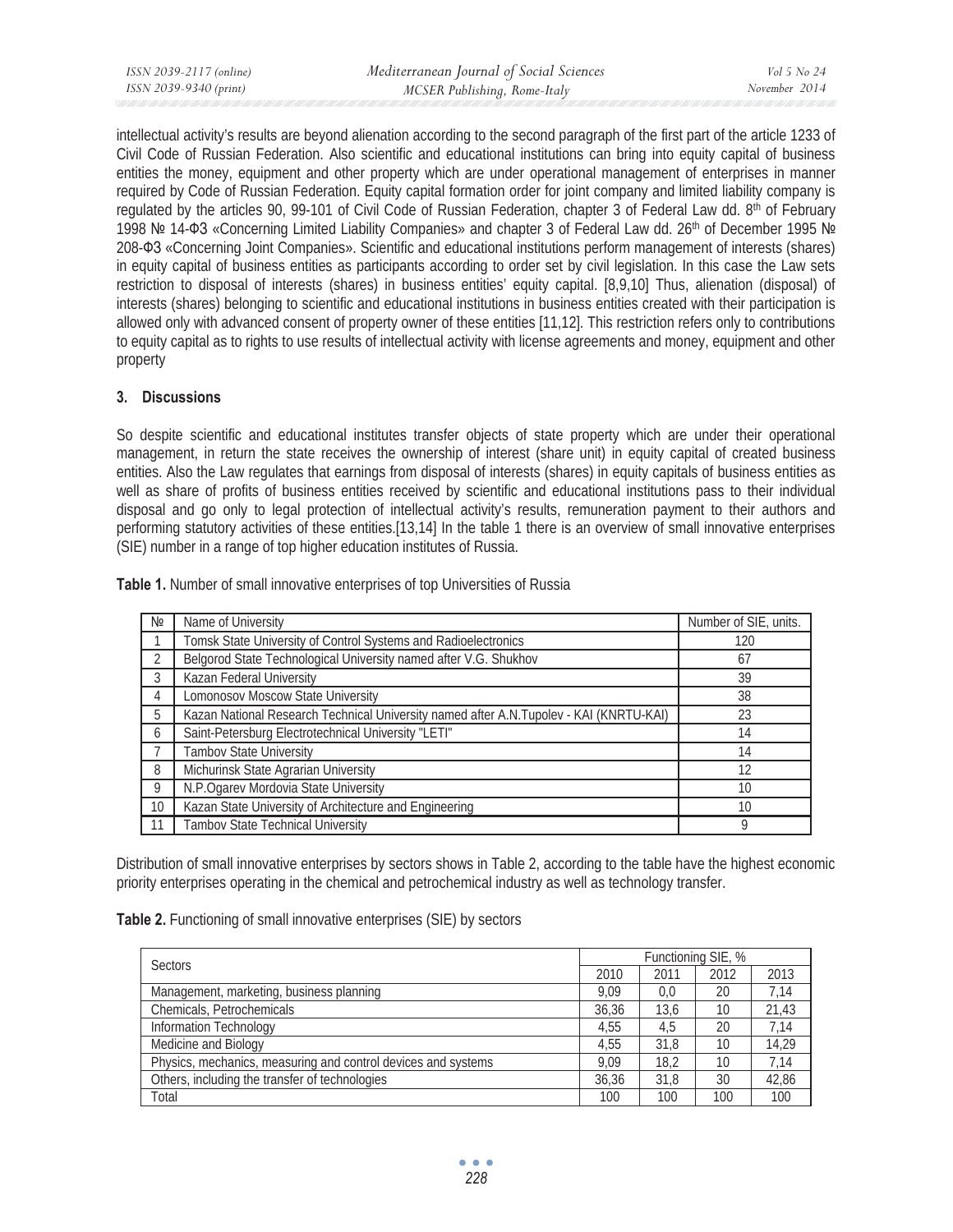Currently in Russia there is a range of restrictions which prevent small innovative enterprises from developing and effective functioning.

## **4. Results**

Upon that analysis of regulations of the Law has the following main practical problems occurring during its implementation. All those of problems is divided in two main groups. The first group of problems is connected with creation of small businesses the equity capital of which contains results of intellectual activity. The second group of problems is connected with entities which equity capitals contain rights to use tangible assets.

The first and the main problem is to show what privatization of scientific assets gives to various groups of participants and above all to managers of higher institutes and other state funded organizations. It is quite difficult to apply the Law and it requires certain expenses even before investor is found. Currently state funded organization is more attracted to signing an economic contract as a part of funding source other than the public purse than to bear additional expenses for organizing and managing independent entity further on. This happens due to specificity of budget regulations of Russia according to which state funded organizations do not have free money and can spend financial resources only on purposes defined by budget financing targets.[17]

The second problem occurs when trying to bring existing developments to shape applicable to including it into created small businesses. The main point is to enter results of intellectual activity in the company's book minimizing emerging income tax. Expenses of creation are already written off and the appeared asset falls under taxation. [18]

The third problem is to find an investor. In order to find an investor, it is necessary to improve results of intellectual activity so that they reach the condition of innovative project, make calculation and define what share state funded organization wants to receive in a created small business. Apart from that this information has to be given to investor. This work requires certain expenses which state funded organizations will bear. [19]

The forth problem is transfer of non-exclusive rights to exclusive rights. Investor is very careful with non-exclusive rights. At the same time legislator gave an opportunity for state funded organizations to bring only non-exclusive rights into small business. Thus one of the targets of small business which will be created is to transfer non-exclusive rights into exclusive. [20]

Among ways of solving these problems presence of special department can be recommended, but it is better to have individual legal entity which organizes work starting from commercially perspective results of intellectual activity and ending with certain control of work of already created small businesses.[21]

The presence of investor depends on the target of creating small businesses and what assets are put into them. There are five main targets. The first target is to legalize current business. There are enterprises which produce products basing on technologies developed in state funded organizations. Before the law 217- $\Phi$ 3 was adapted it had been illegal. Now there is a possibility to legalize this situation. Here the state funded organization and investor already exist in principle.[22]

The second target is privatization of tangible assets which are already being used to manage business and bring profit due to incomes from budgetary sources. For instance, production of state funded organization which has experience and which is in demand. Transfer of corresponding assets into small business makes it investment-attractive which is beneficial both for organizers of this business and for state fund organizations.

The third target is to privatize assets with the help of which it is possible to create small business within a short time. Most likely this is various repair shops, information database maintenance etc.

The forth target is to redistribute financial flows of state funded organizations, receive additional grants etc. Small businesses are created by state funded organization and investor; however, they will have state money as main financial source. Most likely maximum in one year initial investor will siphon off funds invested firstly and small business will carry on working. This is exactly the way to encourage most valuable employees, perform small applied research etc., which is now difficult to do because of existing budget financing targets.

## **5. Conclusions**

The analysis of small innovative enterprises universities led to the following conclusions and recommendations to improve the functioning.

Small businesses are the budgetary institutions and investors, however, as the main source of finance are public funds. Most likely, a maximum of one year initial investor will lead initially invested funds, and small business will continue to operate. It is thus possible to encourage the most valuable employees, perform small applied research that is now